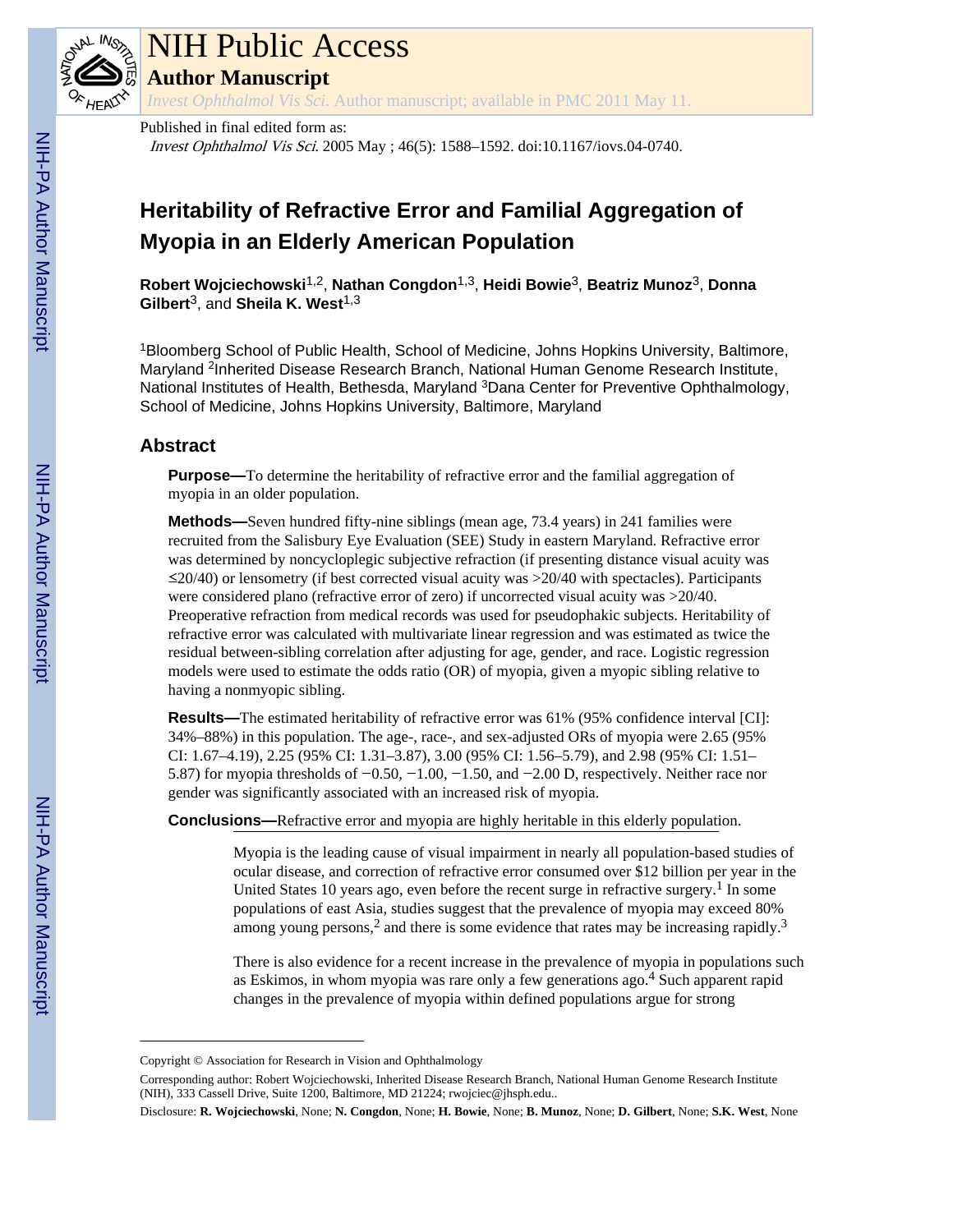environmental influences in the development of myopia. For example, much evidence exists that implicates near work as an important determinant of myopia.<sup>5–10</sup>

Nevertheless, there is also considerable evidence that myopia is under genetic control. Studies have consistently shown strong correlations between the refractive errors of firstdegree relatives.<sup>11–13</sup> Twin studies by Hammond et al.,<sup>14</sup> Teikari et al.,<sup>15,16</sup> and Lyhne et  $al.$ <sup>17</sup> have suggested that the heritability—that is, the proportion of the population variance under genetic control—for refraction may exceed 80%. It is therefore likely that the development of myopia is mediated by both environmental and genetic risk factors.

At least four chromosomal locations<sup>18–22</sup> have been linked to high (that is, in excess of 5 D) myopia. No such loci had been identified for moderate myopia (1–5 D), which comprises some 80% of myopia among American adults,  $^{23}$  until a recent report by Stambolian et al.<sup>24</sup> who found significant genetic linkage of myopia to a region on chromosome 22 in an Ashkenazi Jewish population. Moreover, in a genome-wide scan of 221 dizygotic twin pairs, Hammond et al.<sup>25</sup> reported significant linkage signals to multiple genetic loci when analyzing refractive error as a quantitative trait. Their highest linkage peak was observed at chromosomal location 11p13 while evidence for linkage was also noted at regions 3q26, 8p23, and 4q12.

The relative paucity of evidence for linkage in lower levels of refractive error, compared with high myopia, is partly because high myopia may be more likely to present in an autosomal dominant fashion, $^{22}$  whereas the genetics of lower refractive errors may be more complex and multifactorial. Nevertheless, Farbrother et al.<sup>26</sup> argue that even high myopia phenotypes are unlikely to be inherited in an autosomal dominant fashion and that a multifactorial etiology is more likely. In view of the high prevalence (some 20 million American adults<sup>23</sup>) and the resultant significant impact on the health economy in the cost of spectacles, contact lenses, and refractive surgery, it certainly seems that moderate myopia is deserving of genetic study to elucidate its fundamental mechanisms, which may or may not be the same as those of high myopia.

Using linear regression models and generalized estimating equations (GEEs), we estimated the heritability of refractive error in a population-based sample of elderly sibships in eastern Maryland. We also used logistic regression models to calculate the odds of myopia in siblings of myopic individuals compared with siblings of nonmyopes, using four thresholds to define myopia.

# **Subjects and Methods**

#### **Subjects**

The Salisbury Eye Evaluation (SEE) began 10 years ago as a population-based study of some 2500 individuals aged 65 to 84 years as of July 1, 1993, recruited from Medicare rolls on Maryland's Eastern Shore. At the third and fourth rounds of the on-going SEE study, all subjects with one or more siblings dwelling within 100 miles of Salisbury or Baltimore were invited to undergo venipuncture and to complete a family history questionnaire, after furnishing informed consent. Consent was further obtained to contact locally resident siblings identified in the family history questionnaire, and these individuals were then contacted by mail. Those providing consent were subsequently contacted by telephone and invited to undergo venipuncture and an examination at a central site.

#### **Methods**

Participants underwent standard distance visual acuity testing using Early Treatment Diabetic Retinopathy Study (ETDRS) charts and protocols,  $2^7$  wearing their habitual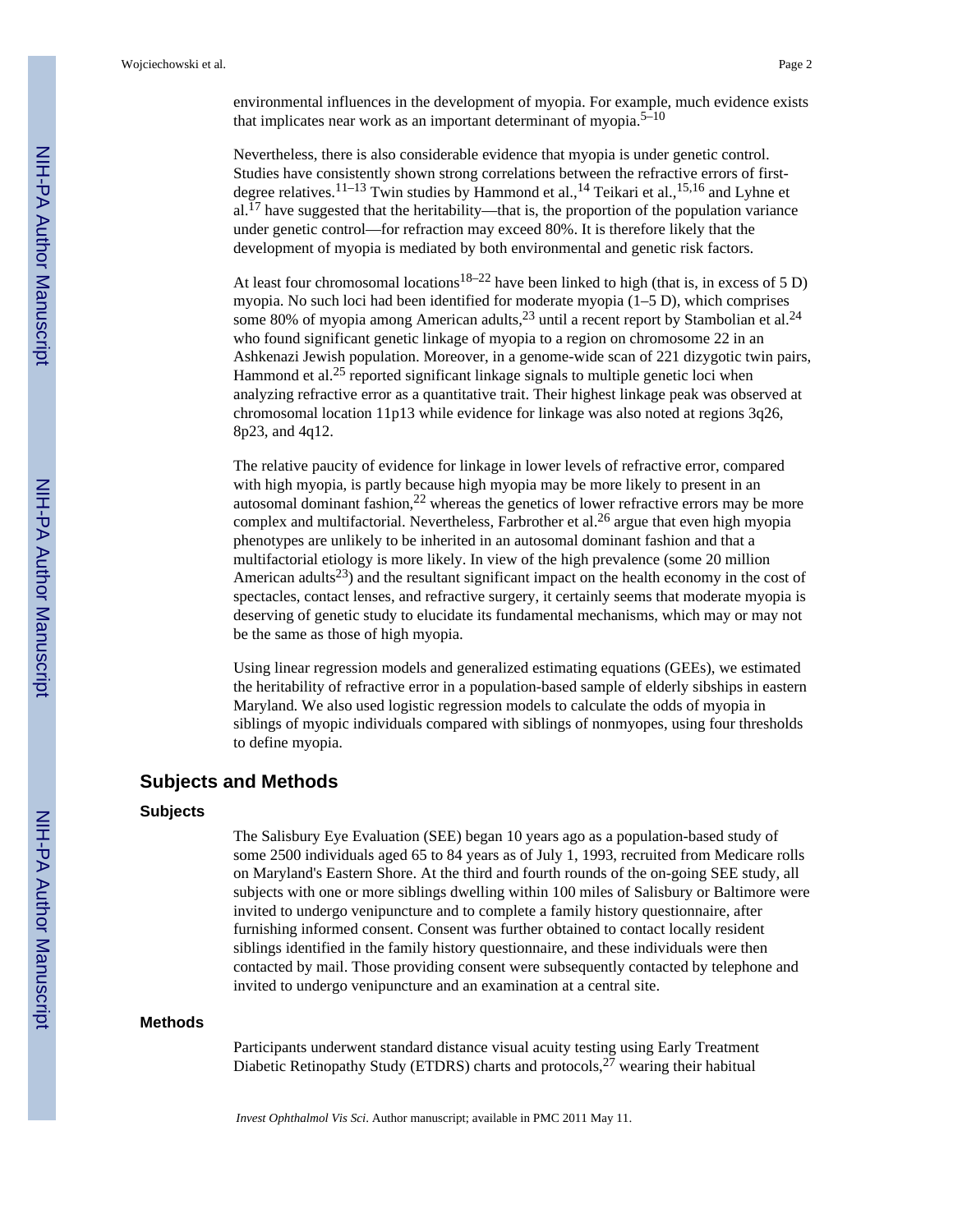spectacle refractions when available. Participants in whom presenting visual acuity was 20/40 or worse in one or both eyes underwent noncycloplegic autorefractometry (Humphrey Autorefractometer model 595; Carl Zeiss Meditec, Dublin CA) followed by binocular subjective refraction. Refractive error was defined for each phakic eye of all subjects as follows: the spectacle lensometry reading for participants whose corrected visual acuities were better than 20/40, or the noncycloplegic subjective refraction yielding best visual acuity for all others. Participants in whom uncorrected distance visual acuity in both eyes was better than 20/40 did not undergo refraction and were assigned a refractive error of zero (plano). For the 154 bilaterally pseudophakic participants, preoperative records were requested from treating physicians, and refractive error was defined for each eye as the spherical equivalent for the last refraction before cataract surgery. In unilaterally pseudophakic subjects, refractive error was defined as described earlier for the sole phakic eye, and the pseudophakic eye was excluded from analysis.

Digital slit and retroillumination lens photographs were taken of all nonpseudophakic eyes of all participants by using a previously described protocol.<sup>23</sup> These photographs were graded with the Wilmer Cataract Grading System<sup>24</sup> by a team of trained graders.

In addition, participants underwent a slit lamp examination of the anterior segment as well as a dilated fundus examination by the study optometrist (HB). All eyes in which disease (such as corneal opacity) could have affected refractive error or precluded an accurate measurement of the refractive status were excluded from further analysis. The study was conducted in accordance with the tenets of the Declaration of Helsinki and was approved by the Johns Hopkins Medical Institutions Institutional Review Board.

#### **Statistical Methods**

Refractive error was analyzed as a continuous variable for heritability estimation. The continuous trait was defined as the spherical equivalent refractive error, averaged between eyes. Spherical equivalent refractive error for the only eye contributing data was used in individuals with monocular pseudophakia or other conditions precluding bilateral refraction. Age was defined as the age at examination or, for bilaterally pseudophakic participants, as the age at the time of last refraction before cataract surgery (averaged between the dates for the two eyes). In addition, analyses were performed using myopia as a binary outcome. For these binary trait analyses, several thresholds were used to define myopia. These included mean spherical equivalent refractive errors lower than or equal to −0.50, −1.00, −1.50, and −2.00 D. Analyses for various definitions of hyperopia were also performed and are reported elsewhere.<sup>28</sup>

Heritability is estimated from the degree of resemblance in a trait between siblings, or the proportion of additive genetic variance to total phenotypic variance. Mathematically, it is calculated as twice the phenotypic correlation between siblings or, in the case of multivariate regression, as twice the residual between-sibling correlation after adjustment for other variables. We estimated between-sibling correlations using multivariate linear regression models and extended GEEs, with the clustering variable being individual families.25 Only self-reported full siblings were included in the analysis. Main covariates included in the statistical models were age, gender, and race. In addition, we investigated the effect of height, weight, and body mass index (BMI) on refractive error. Cataract grade was not significantly associated with refractive error in models including age and thus was not included in the final model.

Possible modifying effects on refractive errors were assessed by including three first-order interaction terms between age, gender, and race in the regression models. However, interactions between age and gender and between age and race were minimal and are not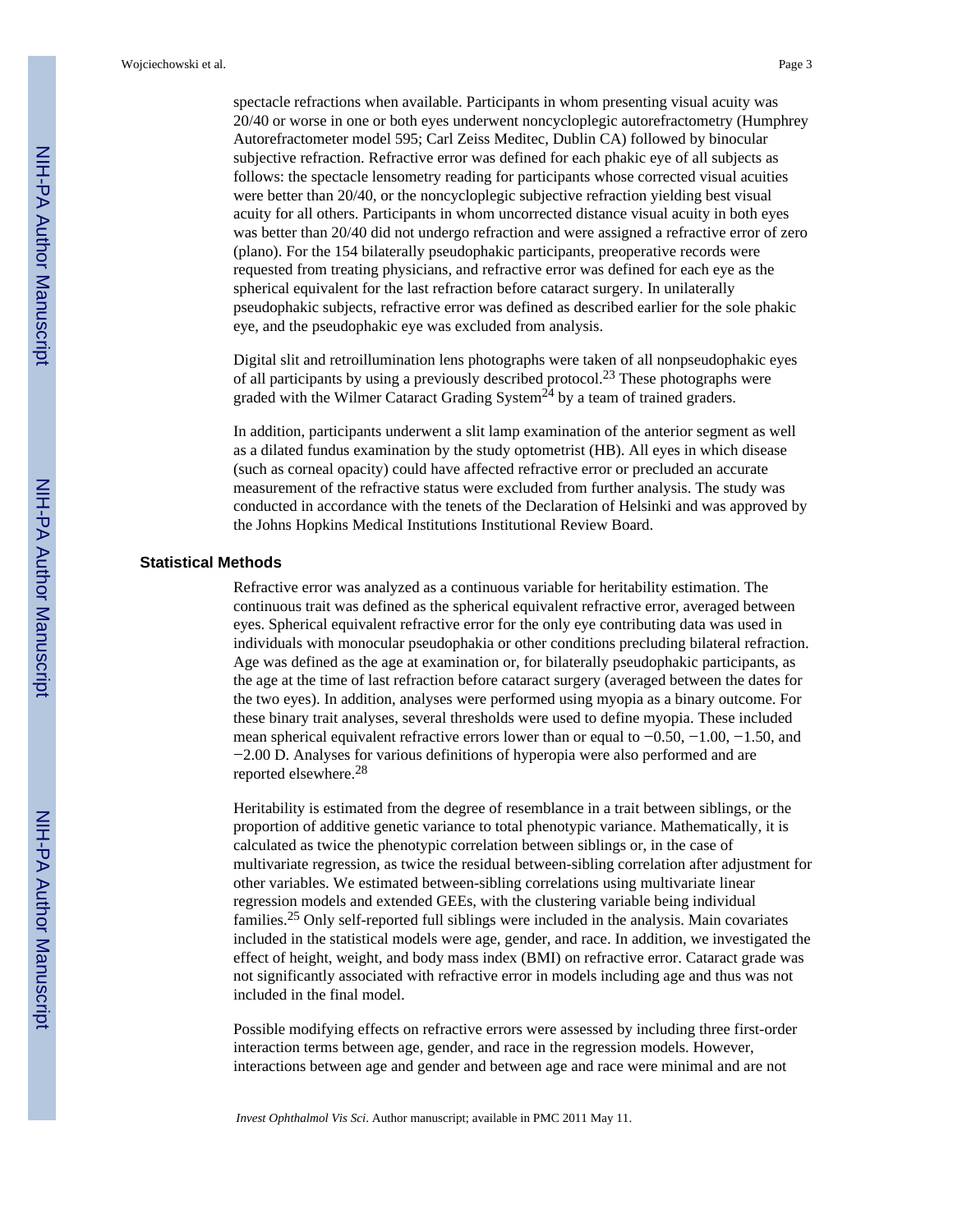reported. We also performed stratified analyses to obtain race-specific heritability estimates for refractive error.

Although even large departures from multivariate normality assumptions have been shown to yield unbiased parameter estimates in heritability studies,  $29$  we also calculated the heritability of refractive error after applying a normalizing transformation, transformed refraction = ln(−refraction + 12), as suggested by Blackie and Harris.<sup>30</sup> The heritability estimate of the transformed data did not differ substantially from that obtained using the raw spherical equivalent refractive error (67% versus 62%). Hence, we report all analyses using the untrans-formed data.

For the binary trait analysis, we estimated the odds ratio (OR) of being myopic, given a myopic sibling relative to a nonmyopic sibling (i.e., recurrence OR) for our four definitions of myopia. This was accomplished by using logistic regression analysis and GEEs, as described by Liang and Beaty.<sup>31</sup> Affection status was coded as a binary variable and covariates, including a first-order gender-race interaction term, were identical with those in the linear regression analysis. No ascertainment correction was used, because participants were recruited independent of refractive status.

Logistic models using GEEs are advantageous as they provide unbiased estimates of sibling correlations and ORs while allowing for the incorporation of covariates and accommodating various family sizes.26 Although the statistical properties of logistic regression lead to estimates of ORs, the parameter of interest for genetic linkage and association studies for binary traits is the sibling recurrence relative risk  $(\lambda_s)$  which is defined as the risk of being affected, given an affected sibling relative to the risk of being affected in the population (i.e., the population prevalence). ORs are biased estimates of relative risks, and the direction of the bias is always away from the null value of unity. For rare diseases the bias is negligible. However, for more common conditions, such as myopia, the difference can be substantial. We transformed our estimated sibling recurrence ORs into  $\lambda_s$  using

$$
\lambda_{\rm s} = \frac{1}{prev} \frac{\text{OR}_{\rm s} \left(\text{prev} / \left(1 - \text{prev}\right)\right)}{1 + \text{OR}_{\rm s} \left(\text{prev} / \left(1 - \text{prev}\right)\right)}\tag{1}
$$

where *prev* is the estimated population prevalence of myopia, and the ratio *prev*/(1− *prev*) represents the odds of myopia. Prevalences of myopia were 0.20, 0.15, 0.11, and 0.09 for myopia thresholds of −0.50, −1.00, −1.50, and −2.00 D, respectively. These population prevalence estimates were obtained from our data and are consistent with previously reported data for older populations.<sup>23</sup>

The statistical analyses were performed in R version  $1.7 \cdot 1^{32}$  using the GEE library, version 4.13–8. The GEE library was extended to accommodate logistic models and provide sibling recurrence ORs.

# **Results**

Of the 523 SEE participants who had locally residing siblings, 307 elected to participate in the study (mean age, 73.4 years). The total number of siblings residing within 100 miles of the study site was 1069. Of these, 452 agreed to participate in the study, for a total of 759 participants. Nonparticipation was due either to refusal or our inability to contact or coordinate transport for participants. Participating siblings did not differ significantly from all locally resident siblings with respect to age (70.2  $\pm$  7.7 and 71.1  $\pm$  9.7 years, respectively, for participant siblings and all locally resident siblings), gender (59% women for participant siblings versus 60% for all eligible siblings), or race (26.8% of persons in both groups were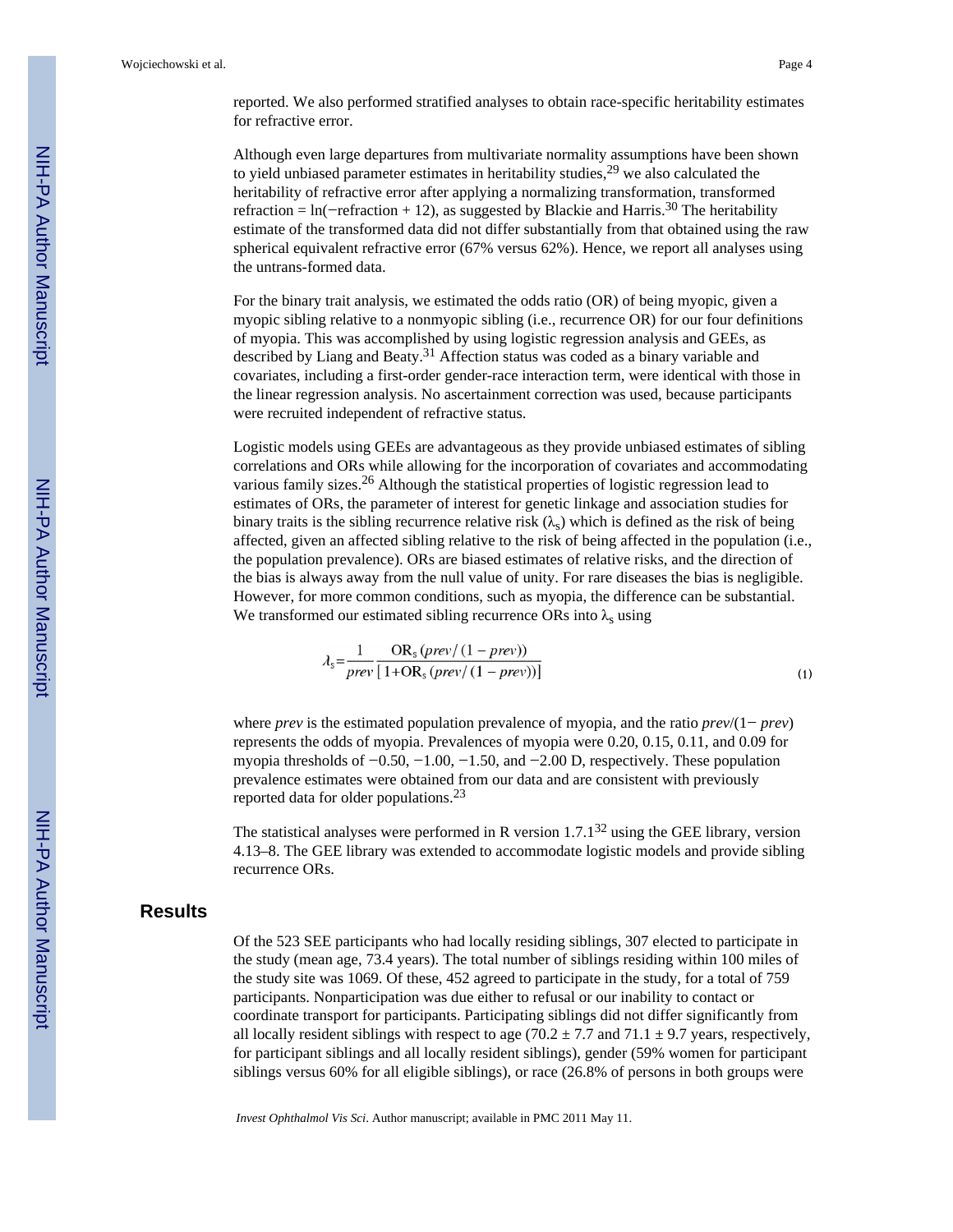black). Sibship sizes ranged from two to eight in 274 families, with a mean of 2.8 siblings per family and 860 total sibling pairs. The racial makeup was the same as reported for the original population-based SEE study.33 The mean refractive error (spherical equivalent) for the entire cohort was  $+0.65 \pm 2.00$  D, and the range of individual refractive errors was −11.875 to +6.625 D (Table 1).

Results for the quantitative trait linear regression analysis are shown in Table 2. Within the relatively restricted age range of our cohort, the mean gender- and race-corrected refractive error difference per decade of age was +0.32 D (95% CI: +0.08 to +0.56), with older persons tending to be less myopic. Refractive error was not significantly associated with gender in whites ( $P = 0.539$ ). However, the mean age-corrected refractive error was  $+0.85$  D (95% CI: +0.19 to +1.51) with more hyperopia in black women than in black men. Black men were estimated to be, on average,  $-1.11$  D (95% CI:  $-0.50$  to  $-1.70$ ) more myopic than similaraged white men. The estimated mean refractive error did not differ significantly between black and white women (mean difference =−0.26 D, 95% CI: −0.76 to +0.25). Cataract grade was not significantly associated with refractive error for any of the cataract subtypes in models including age ( $P = 0.75, 0.26$ , and 0.78 for nuclear, cortical, and posterior subcapsular grades, respectively). Including cataract grades in the regression models did not affect heritability estimates, and they were thus omitted from the final model for the sake of parsimony.

Greater height was marginally associated with more myopic refractive error (−0.21 D per 10-cm increase in height), but this association did not attain statistical significance ( $P =$ 0.09). In addition, the inclusion of height in our regression models did not affect the estimated heritability of myopia. Neither weight ( $P = 0.76$ ) nor BMI ( $P = 0.31$ ) was significantly associated with refractive error.

The residual between-sibling correlation for refractive error in was 0.310 (95% CI: 0.175– 0.445). Thus, the estimated heritability for refractive error in this population was 62% (95% CI: 35.0%–89%). When analyses were stratified by race, the age-and sex-adjusted estimated heritability of refractive error was 80% (95% CI: 22.9%–100%) in African American and 50% (95% CI: 30.4%–60.8%) in white participants. However, the heritability estimates for black and white participants did not differ significantly  $(P = 0.32)$ .

Sibling recurrence ORs for myopia were estimated in logistic regression models that included age (in years), gender, and race variables as well as a gender-race interaction term. The sibling recurrence ORs for myopia ranged from 2.25 (95% CI: 1.37–3.87) to 3.00 (95% CI: 1.56–5.79) for the various myopia cutoffs (Table 3). Estimated  $\lambda_s$  were 2.00, 1.90, 2.45, and 2.52 for myopia thresholds of  $-0.50$ ,  $-1.00$ ,  $-1.50$ , and  $-2.00$  D, respectively (Table 3).

# **Discussion**

Our results suggest that genetics play a significant role in determining refractive error, with heredity explaining approximately 62% of the variance of refractive error in this population. These results are consistent with those in previous studies in which heritabilities for refractive error ranged from 50% to 90%. In a twin-pair study, Hammond et al.<sup>14</sup> reported a heritability estimate for refractive error of between 84% and 86%. Lyhne et al.<sup>17</sup> reported the heritability of refractive error among 114 pairs of Danish twins to be approximately 90%. In the Beaver Dam eye study, Lee et al.<sup>13</sup> found an age-adjusted sibling correlation of refractive error of 0.37, equivalent to a heritability of 74%. The sibling correlation reported by Bear et al.<sup>12</sup> for 76 sibships > 30 years of age was 0.39 (heritability of 78%). Alsbirk<sup>4</sup> estimated the sib-sib correlation for refractive error among Greenland Eskimos to be 0.25 (heritability of 50%).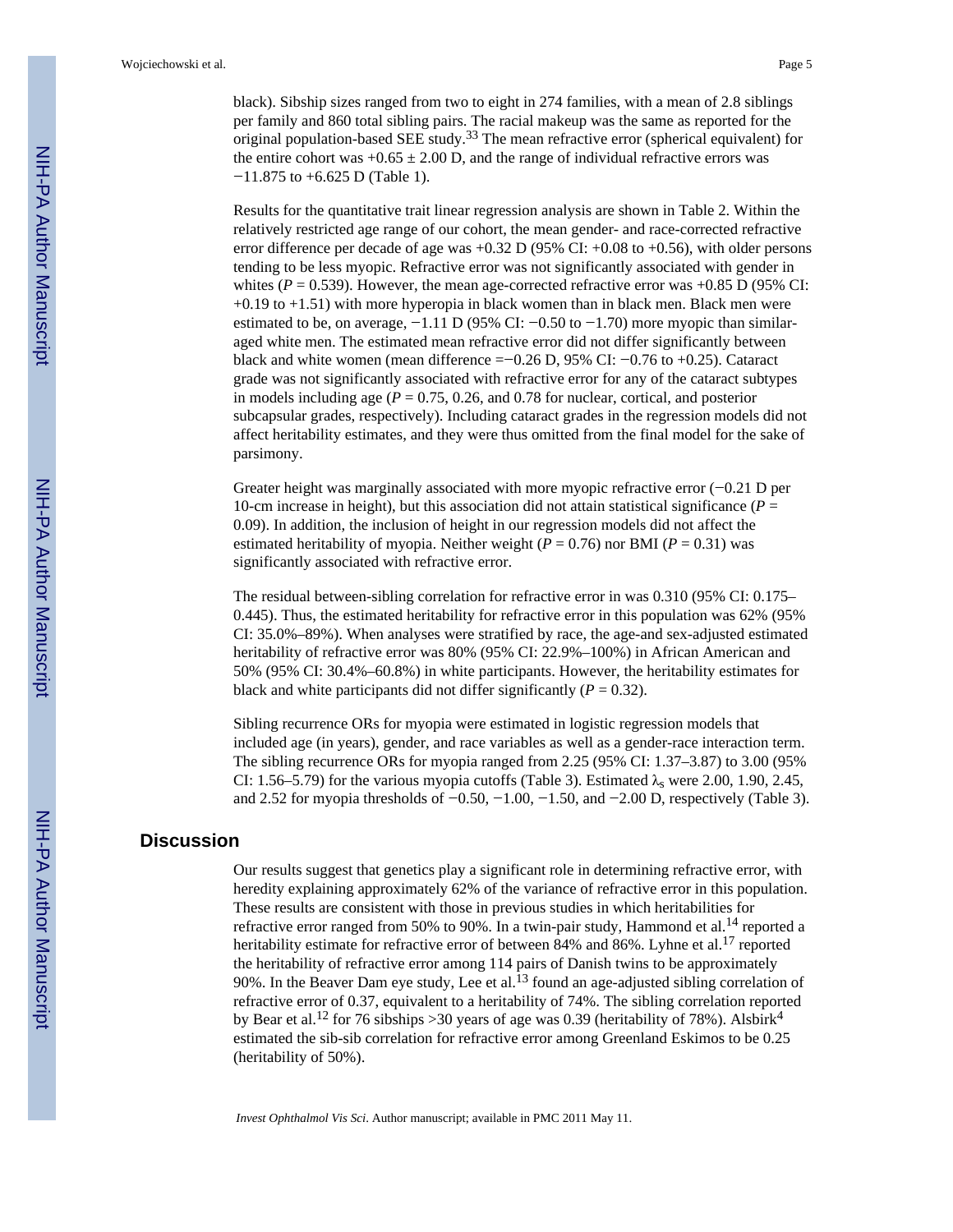It is important to note that all heritability estimates are population-specific and can show large between-population differences. Specifically, heritabilities are estimated as the proportion of the additive genetic variance to the total (environmental and genetic) variance. Hence, populations in which environmental exposures predominate will have lower heritabilities relative to groups in which these factors are absent, given similar genetic backgrounds. Another possible source of bias in our study relates to the use of correlations between full siblings to estimate heritability. In full siblings, dominance genetic effects in addition to additive effects, contribute to the phenotypic covariance between individuals.<sup>34</sup> Hence, heritabilities in studies of full siblings may be inflated relative to those estimated in monozygotic versus dizygotic twin comparisons or parent- offspring designs. We do not think that this bias is likely to have been substantial in this study, since our estimate of heritability is at the lower end of previously reported figures. In addition, substantial differences in environmental exposures may actually reduce the phenotypic resemblance between generations in parent- offspring designs, leading to reduced heritability estimates.

To our knowledge, the heritability of refractive error has never been estimated in African-American populations. The heritability of 80% for the black subcohort in this study was higher than the 50% estimated heritability for the white participants. This may be the result of a higher environmental variance contributing to the phenotype in the white participants or to differing genetic backgrounds between the races. Nevertheless, the CIs of the racespecific heritability estimates overlapped considerably and hence did not differ significantly and the difference in race-specific heritability estimates may have been the result of sampling variation.

The advantage of using linear regression to estimate residual sibling correlation is that covariates can readily be included to account for nongenetic determinants. The addition of extended GEEs (GEE2) allows for the calculation of regression coefficients while accounting for multiple within-family comparisons and families of various sizes.<sup>31</sup> Our heritability estimates were age, gender, and race adjusted. Nevertheless, because environmental exposures, such as educational achievement and exposure to prolonged nearvision tasks, are likely to be correlated within sibships and were not completely accounted for in our statistical models, our estimates of heritability may have been artificially elevated in this population.

The mean age of our study population was >70 years. We can expect that nongenetic influences, especially those related to cumulative age effects, would have had a relatively large effect on refractive error in this age group, increasing the total phenotypic variance and weakening the estimated genetic effect. Furthermore, there may have been some phenotypic misclassification in our population, because participants with uncorrected visual acuities better than 20/40 were assigned a null refractive error. Any such misclassification would probably be nondifferential with respect to sibling refractive error and hence decrease the observed heritability estimate.

Physical stature has previously been found to be associated with refractive error.<sup>9,35,36</sup> Our results suggest that height may be marginally associated with refractive error, although this association did not reach statistical significance  $(P = 0.09)$ . Our age-, gender-, and raceadjusted estimate of heritability for height in this population was 92% (data not shown). Nevertheless, the addition of height in our regression models did not change our estimated heritability of refractive error. This suggests that the genetic and/or common environmental factors responsible for physical stature differ from those associated with refractive error.

The age-, gender-, and race-adjusted odds of myopia were, on average, 2.72 times higher in siblings of myopic individuals than in siblings of nonmyopic participants. Our estimates are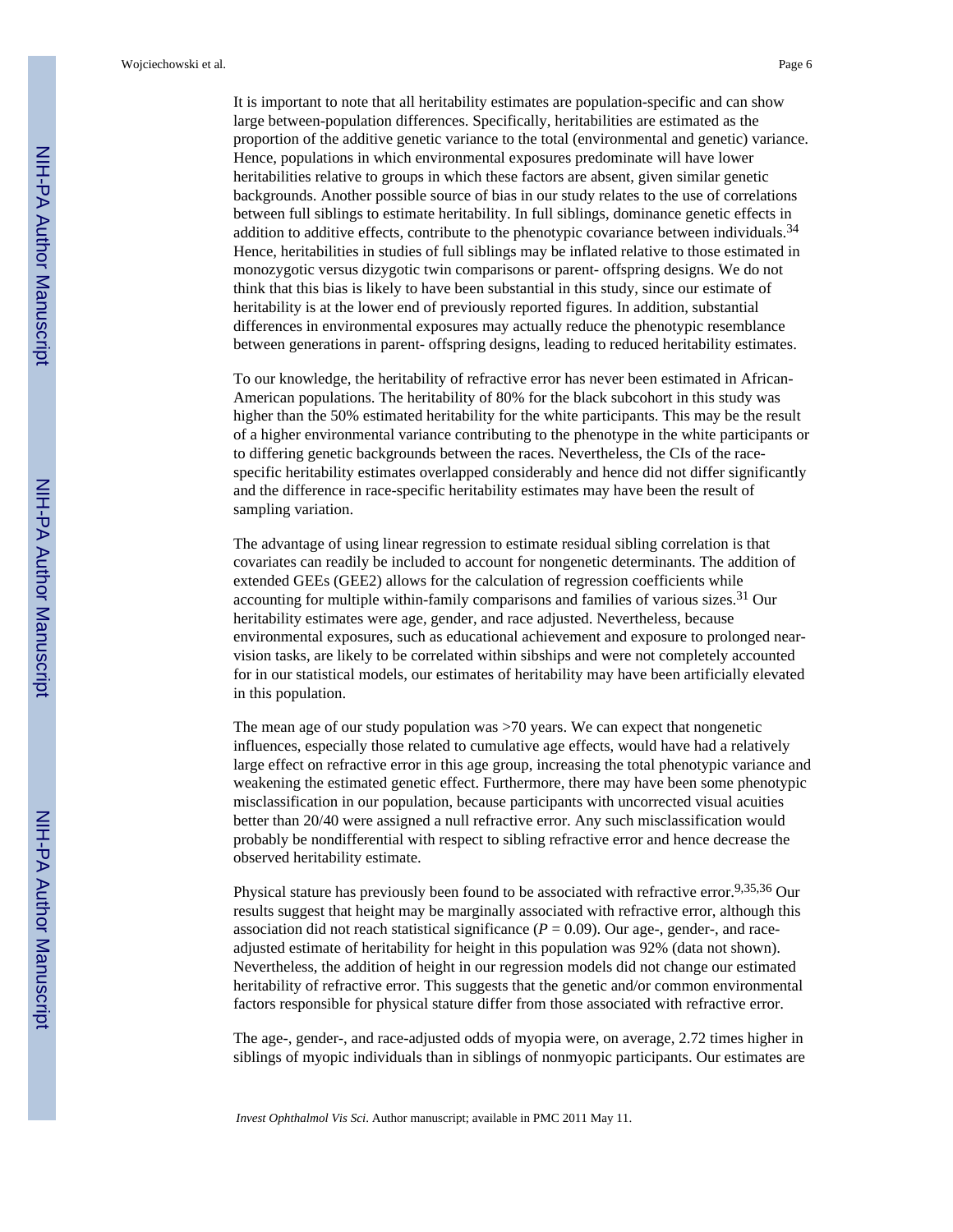somewhat lower than those reported by the Lee et al.,  $^{13}$  who obtained ORs of 2.82 to 4.25 (mean, 3.42) for myopia, defined as a spherical equivalent refraction less than −0.50 D, among 100 random samples of sibling pairs from the Beaver Dam population. As with our estimate of heritability, it is likely that the older age of our population compared that of the Beaver Dam cohort (mean age, 61.5 years) would have lead to relatively larger environmental influence and thus a lower estimated OR. Although we did not find a statistically significant relationship between cataract grades and ocular refraction it is possible that more subtle lens changes and differences in the anatomic relationship between ocular components causes age-related variations in ocular refraction.

Using regression models similar to ours, the Framingham Offspring Eye Study Group<sup>11</sup> found that the recurrence OR of myopia was related to the age difference of siblings. The OR ranged from 2.50 for siblings whose ages differed by >10 years to 5.13 for siblings whose age differences were within 2 years. In our study, the mean between-sibling age difference was >4 years, and the ages of >20% of our sib pairs differed by 10 years or more. Hence, our recurrence ORs are consistent with Framingham Offspring Study results.

We have also shown that sibling recurrence ORs for myopia are largely invariant to the specific definition of refractive error used. This may reflect underlying quantitative trait loci for refractive error or an environmental dose-response relationship unaccounted for in our statistical models. Nevertheless, it is difficult to assess adequately the significance of this finding, because the tests for different myopia thresholds were correlated (i.e., the same population was used for all measures). Furthermore, we limited our analysis to low-cutoff thresholds for myopia of between  $-0.50$  and  $-2.00$  D, because we did not have a sufficient sample size to use more extreme definitions of the myopic phenotype.

We also provide estimates of  $\lambda_s$  for myopia.  $\lambda_s$  is more easily interpreted than the sibling recurrence OR and is the parameter of interest when calculating the power of genetic linkage and association studies for binary traits. The age-, gender-, and race-adjusted risk of myopia was 1.90 to 2.52 higher in siblings of myopic participants than in the general population. Hence, the estimated prevalence of myopia of at least −0.50 D among siblings of myopic individuals was 40%, as opposed to 20% among all study participants. Similarly, at a threshold of −2.00 D, the estimated prevalence of myopia among siblings of myopes was 23%, or 2.55 times the population prevalence of 9%.

It may be that high myopia, which can be transmitted through autosomal dominant genetic mechanisms and for which several chromosomal loci have been identified in genetic linkage studies,  $18-22,37$  clusters in families to a greater extent than the more common, moderate myopia. In a reanalysis of Goldschmidt's 1968 population-based sample of Danish teenagers,<sup>38</sup> Guggenheim et al.<sup>39</sup> calculated  $\lambda_{\rm s}$  for high myopia (i.e., refractive error ≤ −6 D) to be 20. However, this estimate was based on only 39 high myopes in a population pool of 9243 children. In a study of 296 randomly selected high myopes from British optometric practices, Farbrother et al.<sup>26</sup> estimated  $\lambda_{\rm s}$  for high myopia to be 4.9 (95% CI: 2.8–7.6). Unfortunately, they inferred the presence of high myopia among siblings through a questionnaire to be an age of onset of spectacle wear of 9.1 years or younger, which limits the interpretation of their findings.

Our results confirm reports of previous studies that non-pathologic myopia is substantially determined by heredity.<sup>4,12–16</sup> However, the genetic mechanism responsible for the development of low myopia is likely to be complex, significantly complicating the search for susceptibility loci. For example, Ashton, $40$  using segregation analysis, rejected a Mendelian inheritance model for refraction in nuclear families of European and Japanese ancestries.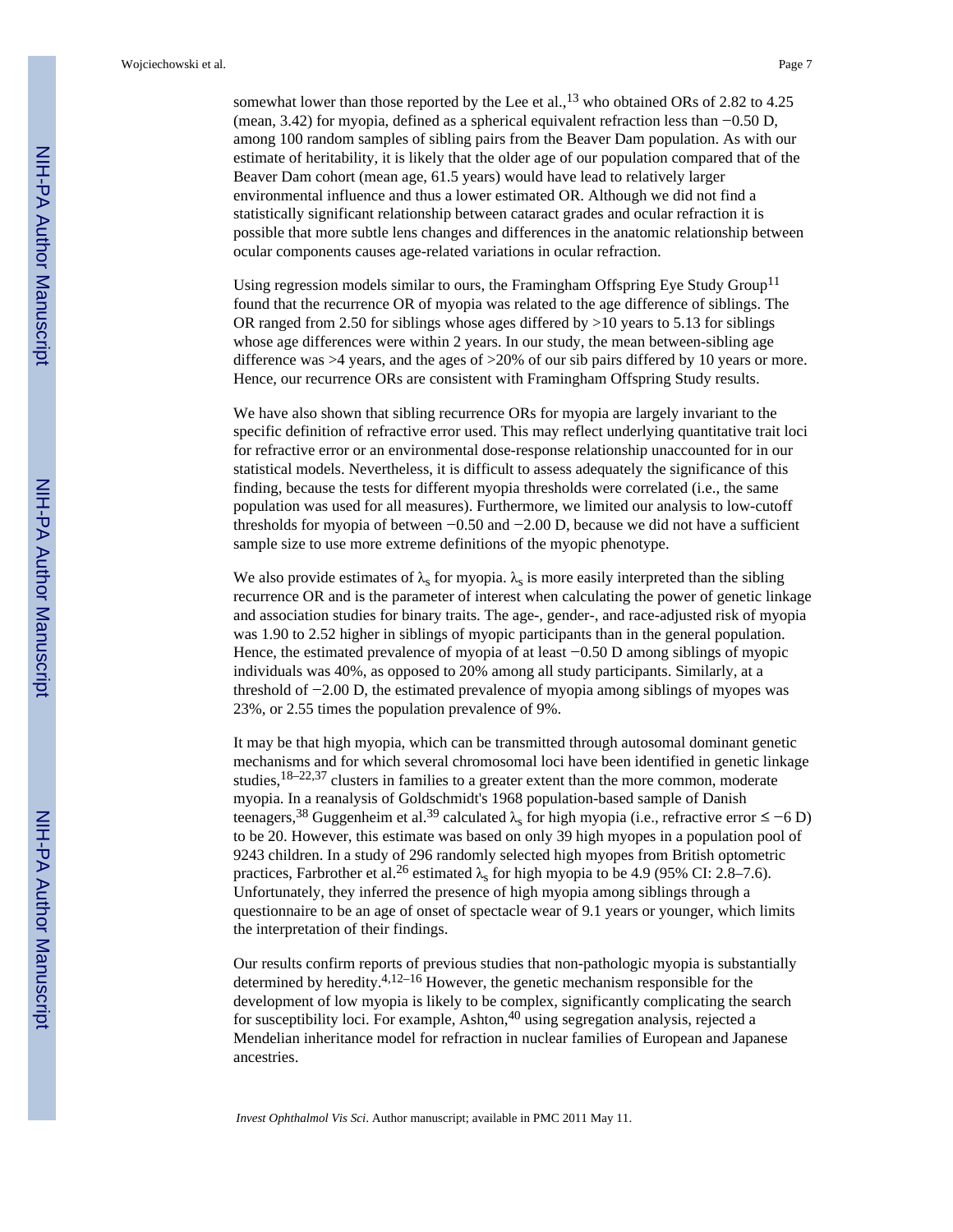The current study should be understood in the context of its limitations. Less than complete levels of participation at all levels (in the parent SEE study, or in this nested genetic study) could in theory have led to selection bias with regard to refractive error. However, even if such bias occurred, it would not have biased our estimates of myopia heritability unless myopes with affected siblings were more or less likely to participate than myopes without such sibs, which does not seem likely. Numerous studies have implicated environmental factors,5–8,10,12,41–43 such as prolonged exposure to near work, in refractive error development. In our study, data were not available to assess these effects and their influence on the heritability of refractive error. Efforts should be made to evaluate more fully these risk factors in future genetic epidemiologic studies of refractive error.

# **Acknowledgments**

The authors thank Karl Broman, PhD, for valuable statistical programming in R.

Supported by Grant R01-AG16294 from the National Institute on Aging, Grant K-23 EY00388 from the National Eye Institute, and a grant from Research to Prevent Blindness (NC). RW is supported by a William C. Ezell Fellowship from the American Optometric Foundation.

#### **References**

- 1. Javitt JC, Chiang YP. The socioeconomic aspects of laser refractive surgery. Arch Ophthalmol. 1994; 112:1526–1530. [PubMed: 7993206]
- 2. Lin LL, Shih YF, Tsai CB, et al. Epidemiologic study of ocular refraction among schoolchildren in Taiwan in 1995. Optom Vis Sci. 1999; 76:275–281. [PubMed: 10375241]
- 3. Tay MT, Au Eong KG, Ng CY, Lim MK. Myopia and educational attainment in 421,116 young Singaporean males. Ann Acad Med Singapore. 1992; 21:785–791. [PubMed: 1295418]
- 4. Alsbirk PH. Refraction in adult West Greenland Eskimos: a population study of spherical refractive errors, including oculometric and familial correlations. Acta Ophthalmol (Copenh). 1979; 57:84–95. [PubMed: 419981]
- 5. Saw SM, Hong RZ, Zhang MZ, et al. Near-work activity and myopia in rural and urban schoolchildren in China. J Pediatr Ophthalmol Strabismus. 2001; 38:149–155. [PubMed: 11386647]
- 6. Saw SM, Wu HM, Seet B, et al. Academic achievement, close up work parameters, and myopia in Singapore military conscripts. Br J Ophthalmol. 2001; 85:855–860. [PubMed: 11423462]
- 7. Saw SM, Zhang MZ, Hong RZ, et al. Near-work activity, night-lights, and myopia in the Singapore-China study. Arch Ophthalmol. 2002; 120:620–627. [PubMed: 12003612]
- 8. Saw SM, Chua WH, Hong CY, et al. Nearwork in early-onset myopia. Invest Ophthalmol Vis Sci. 2002; 43:332–339. [PubMed: 11818374]
- 9. Saw SM, Carkeet A, Chia KS, et al. Component dependent risk factors for ocular parameters in Singapore Chinese children. Ophthalmology. 2002; 109:2065–2071. [PubMed: 12414416]
- 10. Zylbermann R, Landau D, Berson D. The influence of study habits on myopia in Jewish teenagers. J Pediatr Ophthalmol Strabismus. 1993; 30:319–322. [PubMed: 8254449]
- 11. The Framingham Offspring Eye Study Group. Familial aggregation and prevalence of myopia in the Framingham Offspring Eye Study. Arch Ophthalmol. 1996; 114:326–332. [PubMed: 8600894]
- 12. Bear JC, Richler A, Burke G. Nearwork and familial resemblances in ocular refraction: a population study in Newfoundland. Clin Genet. 1981; 19:462–472. [PubMed: 7296938]
- 13. Lee KE, Klein BE, Klein R, Fine JP. Aggregation of refractive error and 5-year changes in refractive error among families in the Beaver Dam Eye Study. Arch Ophthalmol. 2001; 119:1679– 1685. [PubMed: 11709020]
- 14. Hammond CJ, Snieder H, Gilbert CE, Spector TD. Genes and environment in refractive error: the twin eye study. Invest Ophthalmol Vis Sci. 2001; 42:1232–1236. [PubMed: 11328732]
- 15. Teikari JM, O'Donnell J, Kaprio J, Koskenvuo M. Impact of heredity in myopia. Hum Hered. 1991; 41:151–156. [PubMed: 1937488]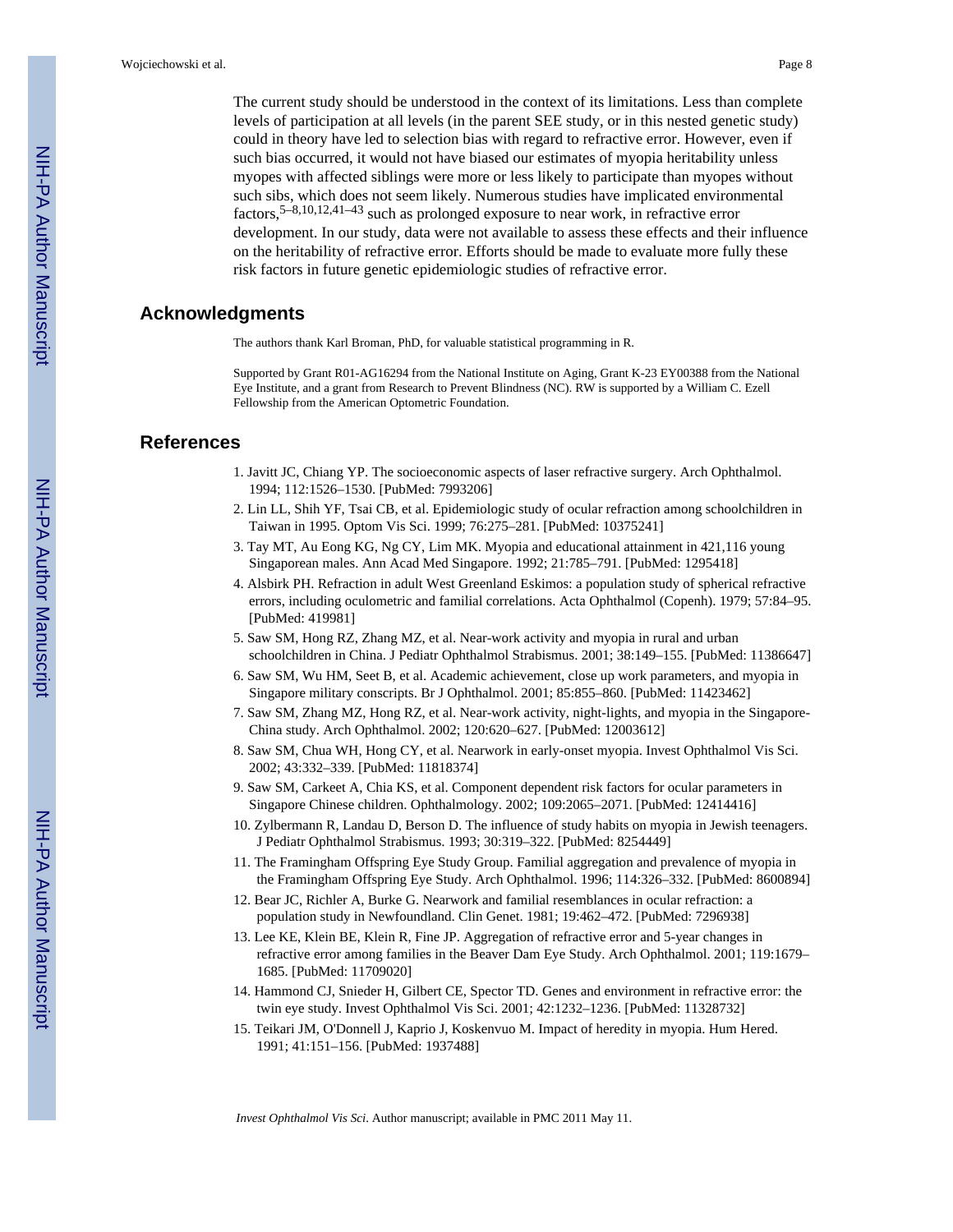- 16. Teikari JM, Kaprio J, Koskenvuo M, O'Donnell J. Heritability of defects of far vision in young adults: a twin study. Scand J Soc Med. 1992; 20:73–78. [PubMed: 1496333]
- 17. Lyhne N, Sjolie AK, Kyvik KO, Green A. The importance of genes and environment for ocular refraction and its determiners: a population based study among 20–45 year old twins. Br J Ophthalmol. 2001; 85:1470–1476. [PubMed: 11734523]
- 18. Lam DS, Tam PO, Fan DS, et al. Familial high myopia linkage to chromosome 18p. Ophthalmologica. 2003; 217:115–118. [PubMed: 12592049]
- 19. Naiglin L, Gazagne C, Dallongeville F, et al. A genome wide scan for familial high myopia suggests a novel locus on chromosome 7q36. J Med Genet. 2002; 39:118–124. [PubMed: 11836361]
- 20. Paluru P, Ronan SM, Heon E, et al. New locus for autosomal dominant high myopia maps to the long arm of chromosome 17. Invest Ophthalmol Vis Sci. 2003; 44:1830–1836. [PubMed: 12714612]
- 21. Young TL, Ronan SM, Alvear AB, et al. A second locus for familial high myopia maps to chromosome 12q. Am J Hum Genet. 1998; 63:1419–1424. [PubMed: 9792869]
- 22. Young TL, Ronan SM, Drahozal LA, et al. Evidence that a locus for familial high myopia maps to chromosome 18p. Am J Hum Genet. 1998; 63:109–119. [PubMed: 9634508]
- 23. Kempen JH, Mitchell P, Lee KE, et al. The prevalence of refractive errors among adults in the United States, Western Europe, and Australia. Arch Ophthalmol. 2004; 122:495–505. [PubMed: 15078666]
- 24. Stambolian D, Ibay G, Reider L, et al. Genomewide linkage scan for myopia susceptibility loci among Ashkenazi Jewish families shows evidence of linkage on chromosome 22q12. Am J Hum Genet. 2004; 75:448–459. [PubMed: 15273935]
- 25. Hammond CJ, Andrew T, Tat MY, Spector TD. A susceptibility locus for myopia in the normal population is linked to the PAX6 gene region on chromosome 11: a genomewide scan of dizygotic twins. Am J Hum Genet. 2004; 75:294–304. [PubMed: 15307048]
- 26. Farbrother JE, Kirov G, Owen MJ, Guggenheim JA. Family aggregation of high myopia: estimation of the sibling recurrence risk ratio. Invest Ophthalmol Vis Sci. 2004; 45:2873–2878. [PubMed: 15326097]
- 27. Ferris FL III, Kassoff A, Bresnick GH, Bailey I. New visual acuity charts for clinical research. Am J Ophthalmol. 1982; 94:91–96. [PubMed: 7091289]
- 28. Wojciechowski R, Congdon NG, Bowie H, et al. Familial aggregation of hyperopia in an elderly population of siblings in Salisbury, Maryland. Ophthalmology. 2005; 112:78–83. [PubMed: 15629824]
- 29. Rao DC, Vogler GP, Borecki IB, et al. Robustness of path analysis of family resemblance against deviations from multivariate normality. Hum Hered. 1987; 37:107–112. [PubMed: 3583287]
- 30. Blackie CA, Harris WF. Refraction and keratometry: departures from and transformations toward multivariate normality. Optom Vis Sci. 1997; 74:452–458. [PubMed: 9255826]
- 31. Liang KY, Beaty TH. Measuring familial aggregation by using odds-ratio regression models. Genet Epidemiol. 1991; 8:361–370. [PubMed: 1806405]
- 32. Ihaka R, Gentleman R. R: a language for data analysis and graphics. J Comput Graph Stat. 1996; 5:299–314.
- 33. Munoz B, West SK, Rubin GS, et al. Causes of blindness and visual impairment in a population of older Americans: The Salisbury Eye Evaluation Study. Arch Ophthalmol. 2000; 118:819–825. [PubMed: 10865321]
- 34. Falconer, DS.; Mackay, TFC. Introduction to Quantitative Genetics. 4th ed.. Vol. chap 10. Prentice Hall; New York: 1996. Heritability.
- 35. Saw SM, Chua WH, Hong CY, et al. Height and its relationship to refraction and biometry parameters in Singapore Chinese children. Invest Ophthalmol Vis Sci. 2002; 43:1408–1413. [PubMed: 11980854]
- 36. Teikari JM. Myopia and stature. Acta Ophthalmol (Copenh). 1987; 65:673–676. [PubMed: 3434232]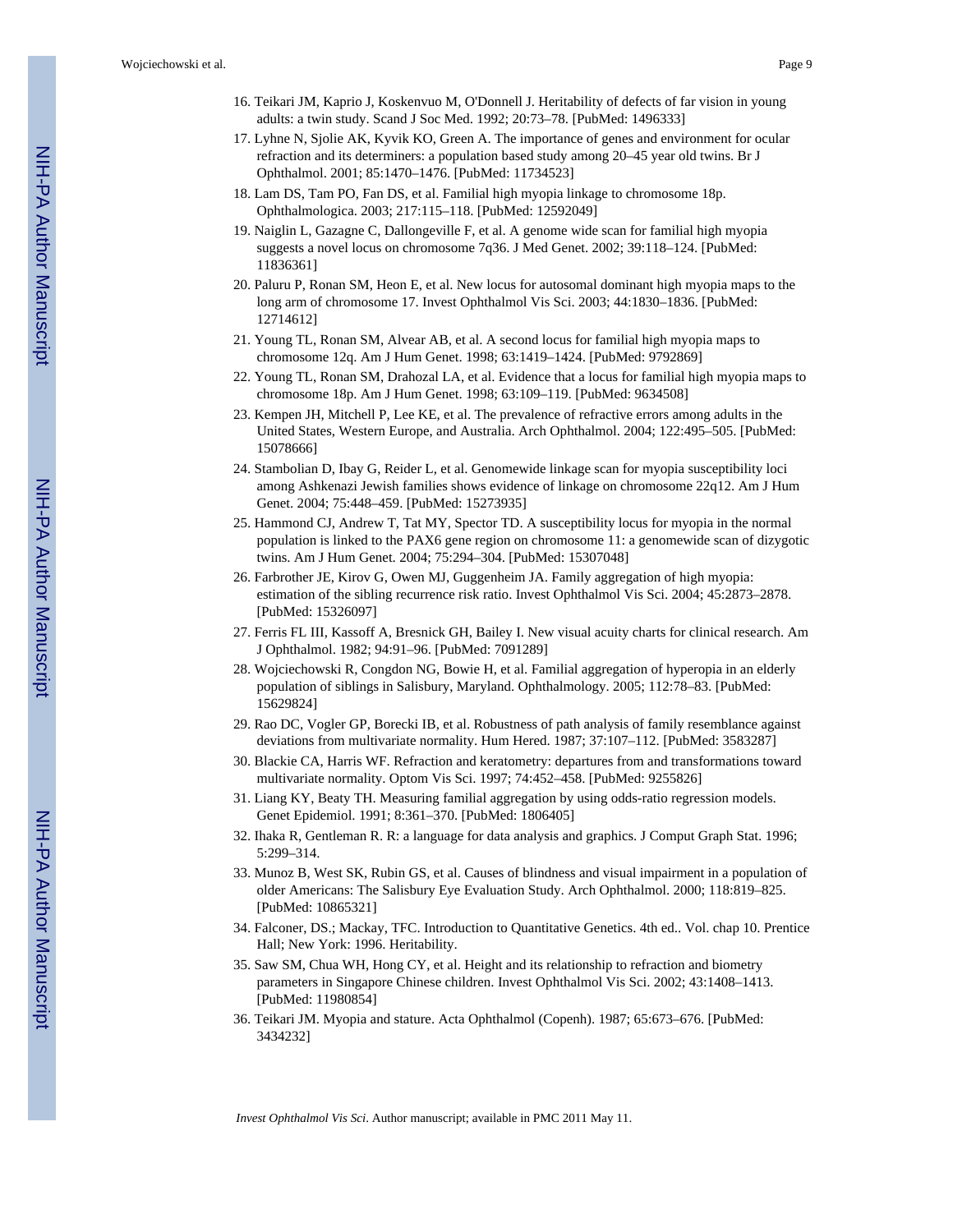Wojciechowski et al. Page 10

- 37. Young TL, Atwood LD, Ronan SM, et al. Further refinement of the MYP2 locus for autosomal dominant high myopia by linkage dis-equilibrium analysis. Ophthalmic Genet. 2001; 22:69–75. [PubMed: 11449316]
- 38. Goldschmidt E. On the etiology of myopia: an epidemiological study. Acta Ophthalmol (Copenh). 1968; (suppl 98):1. [PubMed: 4886009]
- 39. Guggenheim JA, Kirov G, Hodson SA. The heritability of high myopia: a reanalysis of Goldschmidt's data. J Med Genet. 2000; 37:227–231. [PubMed: 10777361]
- 40. Ashton GC. Segregation analysis of ocular refraction and myopia. Hum Hered. 1985; 35:232–239. [PubMed: 4029963]
- 41. Richler A, Bear JC. Refraction, nearwork and education: a population study in Newfoundland. Acta Ophthalmol (Copenh). 1980; 58:468–478. [PubMed: 7415832]
- 42. Tong L, Saw SM, Carkeet A, et al. Prevalence rates and epidemio-logical risk factors for astigmatism in Singapore school children. Optom Vis Sci. 2002; 79:606–613. [PubMed: 12322931]
- 43. Wu HM, Seet B, Yap EP, et al. Does education explain ethnic differences in myopia prevalence? a population-based study of young adult males in Singapore. Optom Vis Sci. 2001; 78:234–239. [PubMed: 11349931]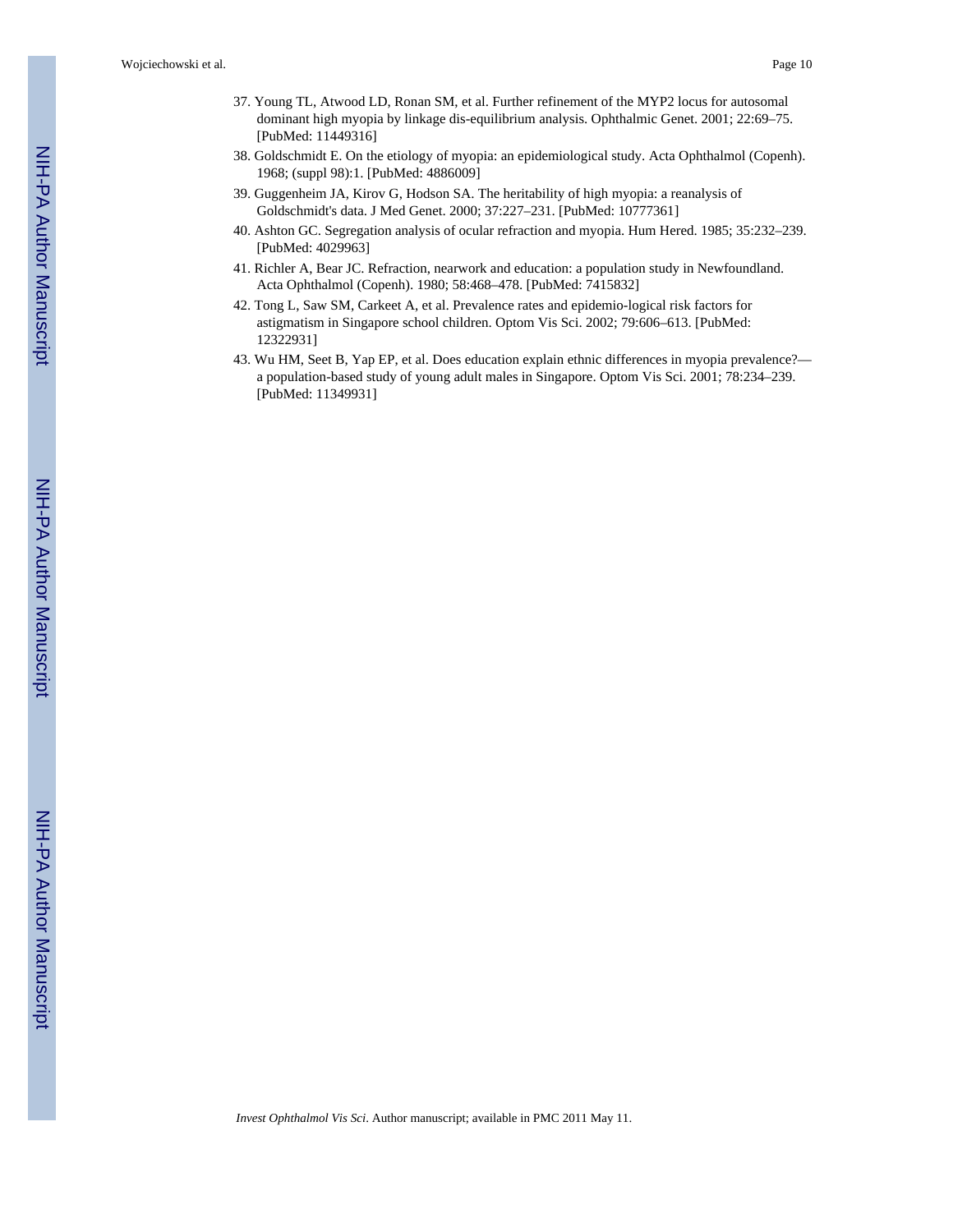Wojciechowski et al. Page 11

### **Table 1**

# Population Characteristics by Race

|                            | Black       | White       | Total       |
|----------------------------|-------------|-------------|-------------|
| Subjects $(n)$             | 201         | 558         | 759         |
| Sibships $(n)$             | 68          | 206         | 274         |
| Mean age, y (SD)           | 71.8 (7.41) | 74.0 (5.92) | 73.4 (6.41) |
| Females (%)                | 129 (64.2)  | 317 (56.8)  | 446 (58.8)  |
| Myopia ≤ $-1.00$ D (%)     | 26(13.3)    | 77 (14.6)   | 103 (14.2)  |
| Mean refractive error (SD) | 0.25(2.20)  | 0.80(2.01)  | 0.65(2.00)  |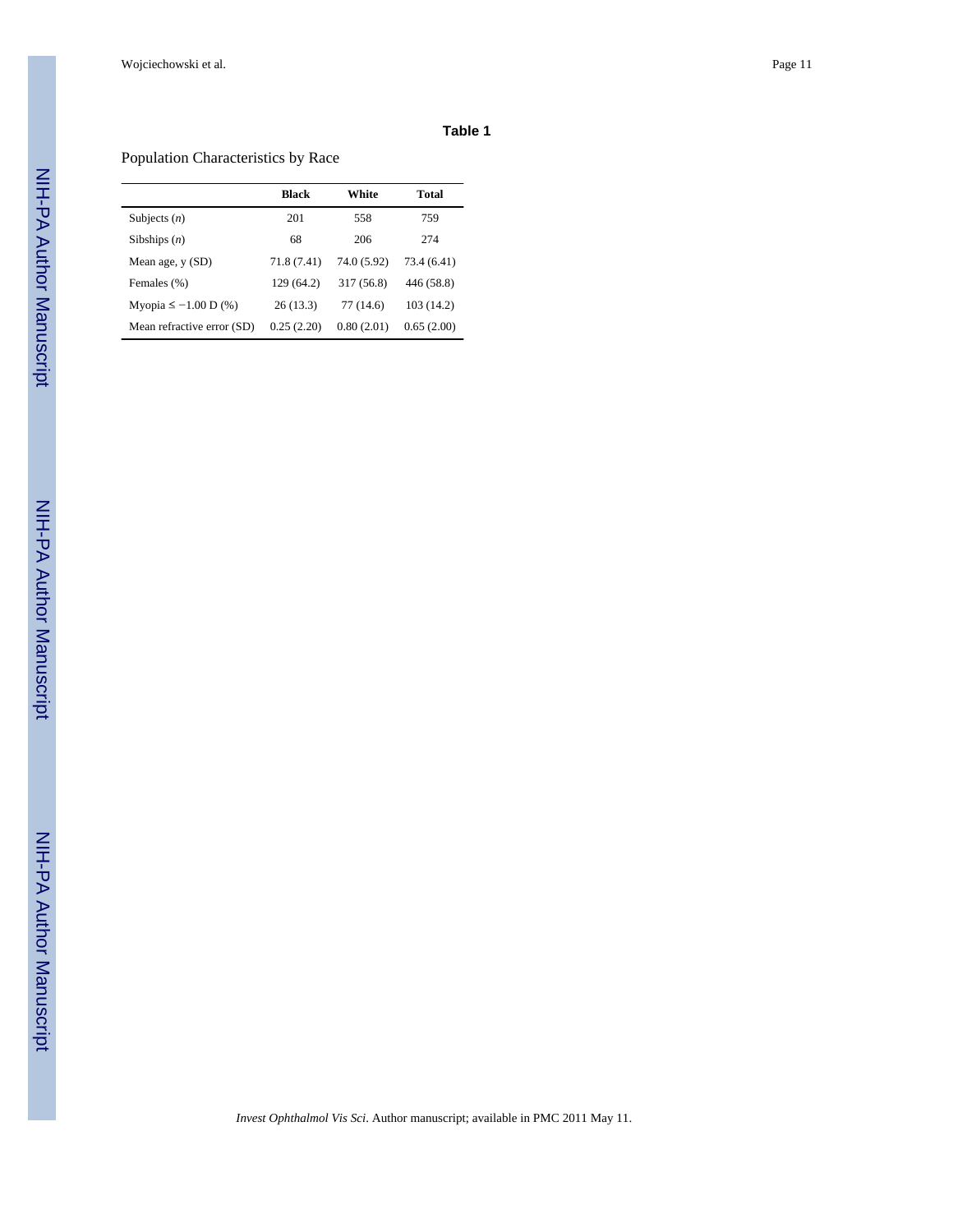#### **Table 2**

#### Estimated Linear Regression Coefficients and Standard Errors for Refractive Error (D)

| Variable                                  | Estimate | SE    | Р      |
|-------------------------------------------|----------|-------|--------|
| Age(y)                                    | 0.032    | 0.012 | 0.007  |
| Gender (female)                           | 0.107    | 0.175 | 0.539  |
| Race (black)                              | $-1.109$ | 0.301 | 0.001  |
| Gender-race interaction                   | 0.853    | 0.335 | 0.008  |
| Residual sib-sib correlation <sup>*</sup> | 0.310    | 0.069 | <0.001 |

Data were obtained from the linear regression model of the mean spherical equivalent refractive error on age, race, and gender. The sample comprised 759 participants (mean age,  $73.4 \pm 6.5$  years) in 274 sibships.

*\** The residual sib-sib correlation was estimated as the between-sibling correlation of the residuals of refractive error after adjusting for age, gender, and race.